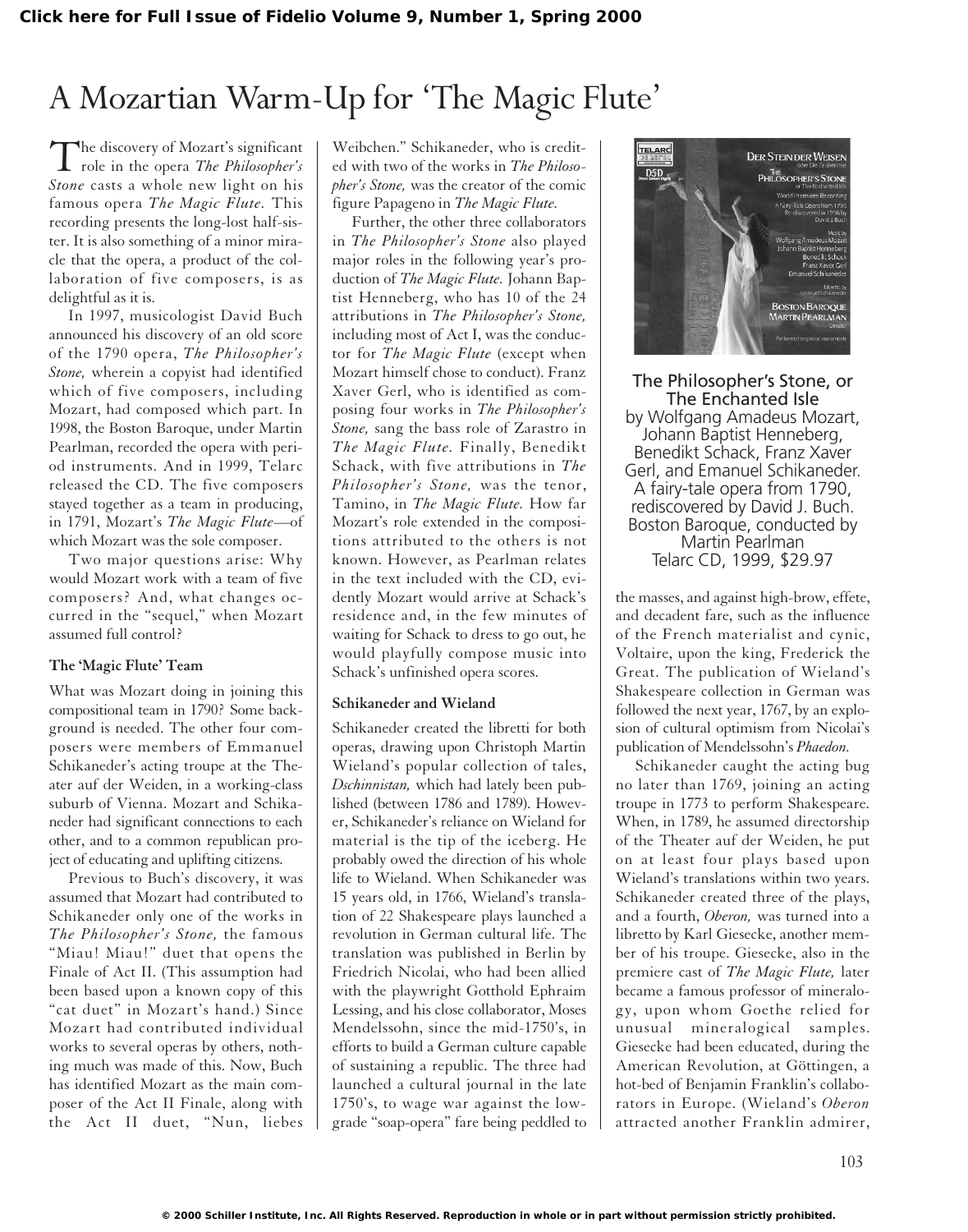soon after Giesecke had turned it into a libretto: In 1799-1800, it was translated into English by the U.S. Ambassador to Prussia, John Quincy Adams.)

# **The Shakespeare Project**

Mozart, six years younger than Schikaneder, shared in the benefits of the republican networks that launched the Wieland Shakespeare and the Mendelssohn *Phaedon.* Mozart's father Leopold obtained a set of Wieland's works (from a friend, Salomon Gessner) in 1766, immediately after they appeared in print. When his son, Wolfgang, at 21 years of age, performed for Wieland in Mannheim (December 1777), Wieland declared that meeting Mozart and hearing him play was "a real piece of good fortune." Discussions ensued around making the German language sing, and around breaking down the walls between language and music, but plans for collaboration on a *singspiel* weren't realized, as Mozart left for a timely project in Paris, involving Lafayette's circles and the American Revolution.

Meanwhile, Schikaneder's theater activities between 1769 and 1780 included all the new plays of Lessing, a couple by Goethe, and many Shakespeare plays—including his favorites, *Hamlet, Macbeth, Richard III,* and *King Lear.* He performed in many towns and cities, including Augsburg, Nuremberg, and Munich. In 1779, in the Slovenian town of Ljubljana, he led his troupe in a performance of a play, *Winter Quarters in America.* Although this reviewer is not familiar with the play, its title at least strongly suggests that Schikaneder and his audiences followed the American Revolution's developments, including the critical winter at Valley Forge, 1777-78.

In the autumn of 1780, Schickaneder met up with Mozart, when he brought to Mozart's Salzburg, stagings including *Hamlet,* and Lessing's *Emilia Galotti.* The Mozart family attended these plays. Schikaneder provided them with season passes, and he socialized frequently at Leopold Mozart's home. It was at that time that Mozart made his first known contribution (an aria) to one of Schikaneder's productions.

Meanwhile, Emperor Joseph II had established a German National Theater

in Vienna in 1776, *per* discussions with Lessing. Intense political fighting surrounded the policy of bringing Shakespeare, Goethe, and Lessing to German subjects. Frederick the Great weighed in against such a loving fight for the hearts and minds of the population, with a 1780 pronouncement, "De la littérature allemande," intoning: "The rules of the theater are not arbitrary. They are in Aristotle's *Poetics.*" And in Vienna, Joseph II's enemies attacked Lessing in 1780 as a paid propagandist for Jews. In the spring of 1781, Mozart was recruited to Vienna by the principals of the National Theater: von Sonnenfels, van Swieten, Count Cobenzl (the Court and State Chancellor), and G. Stephanie, the librettist for Mozart's first opera there, *The Abduction from the Seraglio.* He lived with friends of Moses Mendelssohn, the Arnsteins, who provided him with a copy of Mendelssohn's *Phaedon.*

# **Schikaneder in Vienna**

Schikaneder visited Vienna in 1783, and there performed a very successful *Hamlet.* This very likely caught Emperor Joseph II's attention, as the play was politically sensitive in Vienna. On an earlier occasion (according to Mozart's letter to his father of Nov. 10, 1781), the Emperor was to have had *Hamlet* performed for the visit of Russia's Grand Duke Paul. However, the Shakespearean actor, Brockmann, told Joseph II that he could not go through with it, because the Grand Duke was, in real life, already playing the role! Joseph II appreciated Brockmann's insight and wit so much, that he awarded him 50 ducats on the spot.

In 1784, Schikaneder again impressed Joseph II with a version of Friedrich Schiller's *Kabale und Liebe* (*Cabal and Love*) that the Emperor had seen in Pressburg; the Emperor then invited Schikaneder to revive German theater back in Vienna. Joseph II had come under intense pressure to cease such attempts to uplift his Germanspeaking subjects, after the tremendous success of Mozart's *The Abduction from the Seraglio* in the summer of 1782. (This pressure included spy charges, arrests, and banishments, against Mozart's collaborators that summer.)

Quite courageously, Schikaneder opened his first stay in Vienna, in November 1784, with the same *Abduction!* Shortly thereafter, in February 1785, his attempt to perform Beaumarchais' *Marriage of Figaro* as a German play, was prohibited by Count Pergen, the head of the secret police. Although Joseph II proceeded to promote him for the National Theater itself, Schikaneder was second to Brockmann, the lead actor there, and, from 1786 to 1789, Schikaneder left Vienna to tour his own troupe. Benedikt Schack joined the troupe when the tour reached Salzburg in 1786. In these years, Schikaneder added the new playwright Friedrich Schiller to his repertoire of Lessing, Goethe, and Shakespeare—although Schikaneder was known for introducing his own alterations into the plays.

In 1788, Johann Friedel, who had been in Schikaneder's troupe in Vienna in 1784-85, opened the Theater auf der Weiden with Schiller's *Kabale und Liebe* and Lessing's *Emilia Galotti.* When Friedel died in 1789, Schikaneder returned to Vienna, with Schack and Gerl in his troupe, to run the theater. Financial backing was secured from Joseph von Bauernfeld (whose son Eduard later became Franz Schubert's good friend). The July 1789 opening was *The Two Antons* by Schack and Gerl. Mozart enjoyed this opera, and later wrote his K. 613 Piano Variations based upon the most popular melody from this singspiel, "Ein Weib ist das herrlichste Ding auf der Welt" ("A woman is the most magnificent thing on earth"). So, Mozart was in some working relationship with this troupe when Schikaneder first arrived back in Vienna, and might well have seen other productions of that season, including Schiller's *Don Carlos,* and the play based on Wieland's *Oberon.*

Mozart had attended the performances of Schikaneder's troupe earlier, in 1784-85, and undoubtedly welcomed the plays and *singspiels* at the Theater auf der Weiden from 1788 to 1790. His renewed collaboration with Schikaneder on *The Philosopher's Stone* occurred in the late spring of 1790. Given the lifelong commitments of these men, it is scarcely surprising that Mozart would seize the opportunity to collaborate in bringing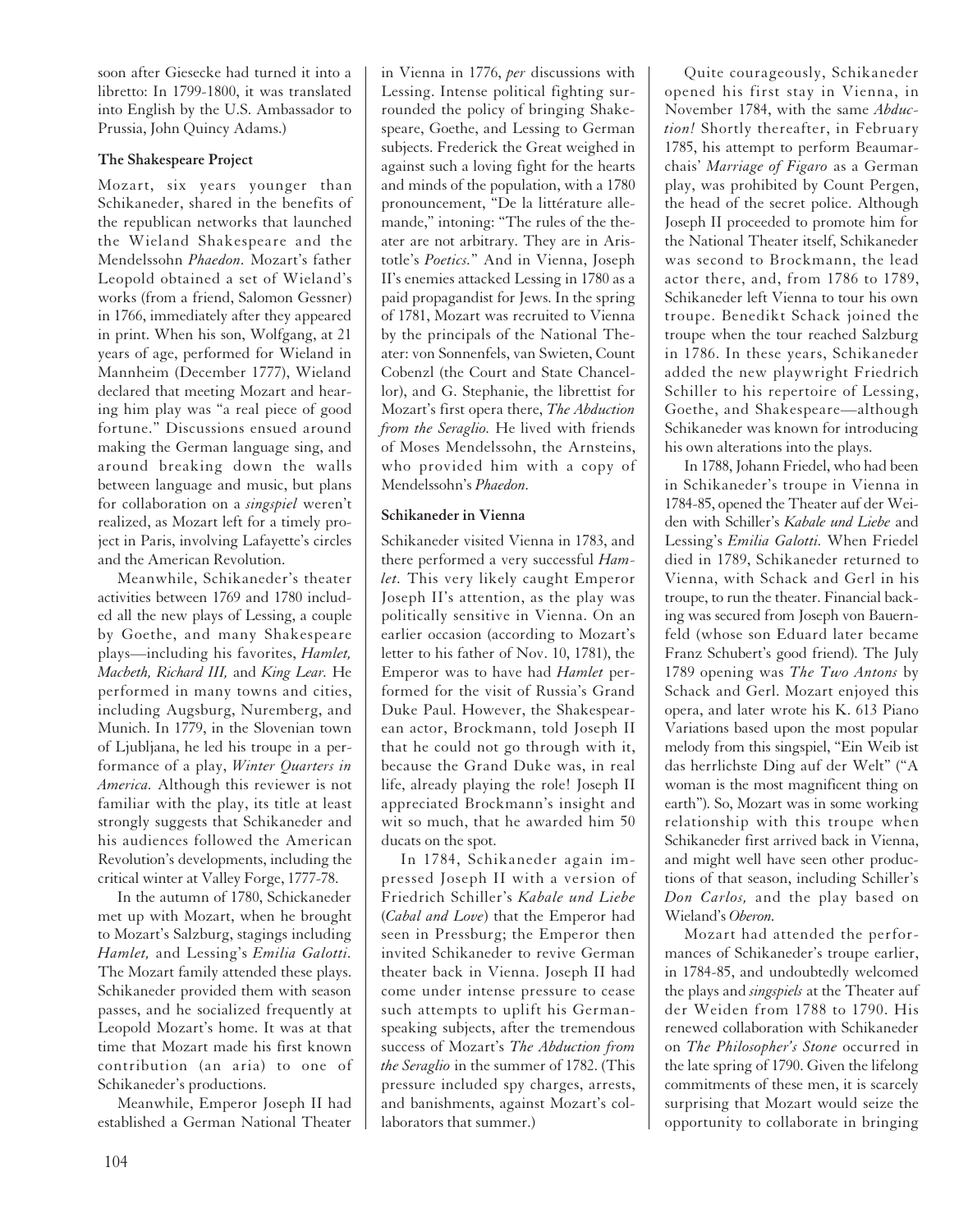

quality culture to the working-class audience of the Theater auf der Weiden. However, the way in which Mozart uniquely transformed the same basic array of talent and material into his 1791 opera *The Magic Flute,* puts into perspective his leadership role. Schikaneder's troupe never again afterwards reached the heights of its political and artistic success of the Fall of 1791, nor could it recover from the elimination of Mozart, nine successful weeks into the opera.

#### **A Turning Point**

Mozart's *The Magic Flute* intervened into a highly charged Vienna. In France, Lafayette still had the last, best hope for carrying the American revolutionary fight for republicanism into Europe. The National Guard held out the opportunity of a Presidential role for Lafayette. France was just at the verge of crossing over into the Jacobin terror. In Vienna, the head of the secret police, Pergen, had been dismissed by Emperor Leopold—whose sister, Marie Antoinette, was under house arrest in Paris. In Prague, Mozart's opera *La Clemenza di Tito* was performed for festivities for the Emperor. Mozart was deeply involved in the strategic situation. In fact, in this period, which included the creation of *The Magic*

*Scene from Mozart's "The Magic Flute."*

*Flute,* he had confided to his wife, that he thought that he was being poisoned.

Would leaders of Europe choose to develop their lands by renouncing the "empire" model of enforced backwardness, and investing in educating, and raising the skill levels of, the populations? Or would oligarchical agents manipulate leaders and populations around simplistic "left" and "right" positions, where liberty was Jacobinism, and success was keeping others down.

Simply stated, Mozart's *The Magic Flute* addressed the question of whether the source of the universal emotion of love in every human being, is also the basis for reason, for creative mentation, and hence for the scientific accomplishments necessary for development of one and all. Individuals either developed their emotions to be thinking citizens in a republic, or they would be ruled by their emotions as subjects, where survival meant making others into beggars. Mozart brought to this situation a unique leadership capability, which he put on stage. And the population of Vienna responded with excitement.

#### **Science and Love**

In *The Philosopher's Stone* of 1790, love ensnares humans, and, if they follow it through its twists and turns, matters will turn out, magically, for the best. The philosopher's stone itself is the alchemical knowledge to conquer death, and it was typical of Schikaneder to employ such a device; but it is not science. The audience viewing this opera finds their hearts touched; they laugh, they suffer, and they leave optimistic, as things have fortunately worked out. In *The Magic Flute,* however, the workings of love are not left to fortune. Mozart brings to bear his struggle to master his own genius, from his intense working through of Johann Sebastian Bach's contrapuntal science. In coming to know the nonmagical workings of his own genius, he gained a unique insight into the love his Creator bore him, and all men. The power of love, and of mind, were fundamentally the same.

When the magic flute arrives onstage, and is presented to Tamino, it is not magical, but much more. Mozart reveals the love and power of his heart and mind in the signature trio, sung by Tamino and two guards ("Der, welcher wandelt diese Strasse," "He who travels this route"), coming in on top of the unmistakable C-minor "Adagio." This section powerfully refers to Mozart's scientific re-working of Bach, when he entered the cave of his own "natural" creative processes. Pamina, having conquered her own demons, reunites with Tamino at this point, presenting him with the flute. Armed with this newly discovered power, the couple bravely proceed into the cave for their mortal trial. Beauty, and the sensual world, can ensnare; but, followed with all our heart and mind, they afford mankind the power of creation. Mozart knew this, because he worked to discover such in the laboratory his Creator had provided him.

By contrast, *The Philosopher's Stone* comes close, without getting there. Certainly, the five collaborators in *The Philosopher's Stone* celebrated the power and optimism of music. One can learn a lot from what Mozart was working with in Schikaneder's troupe, before he transformed it. In *The Philosopher's Stone,* the flute plays a similar role, this time of a magical bird given to the people by the god Astromonte, which has the power to discover virtue. It sings only to the